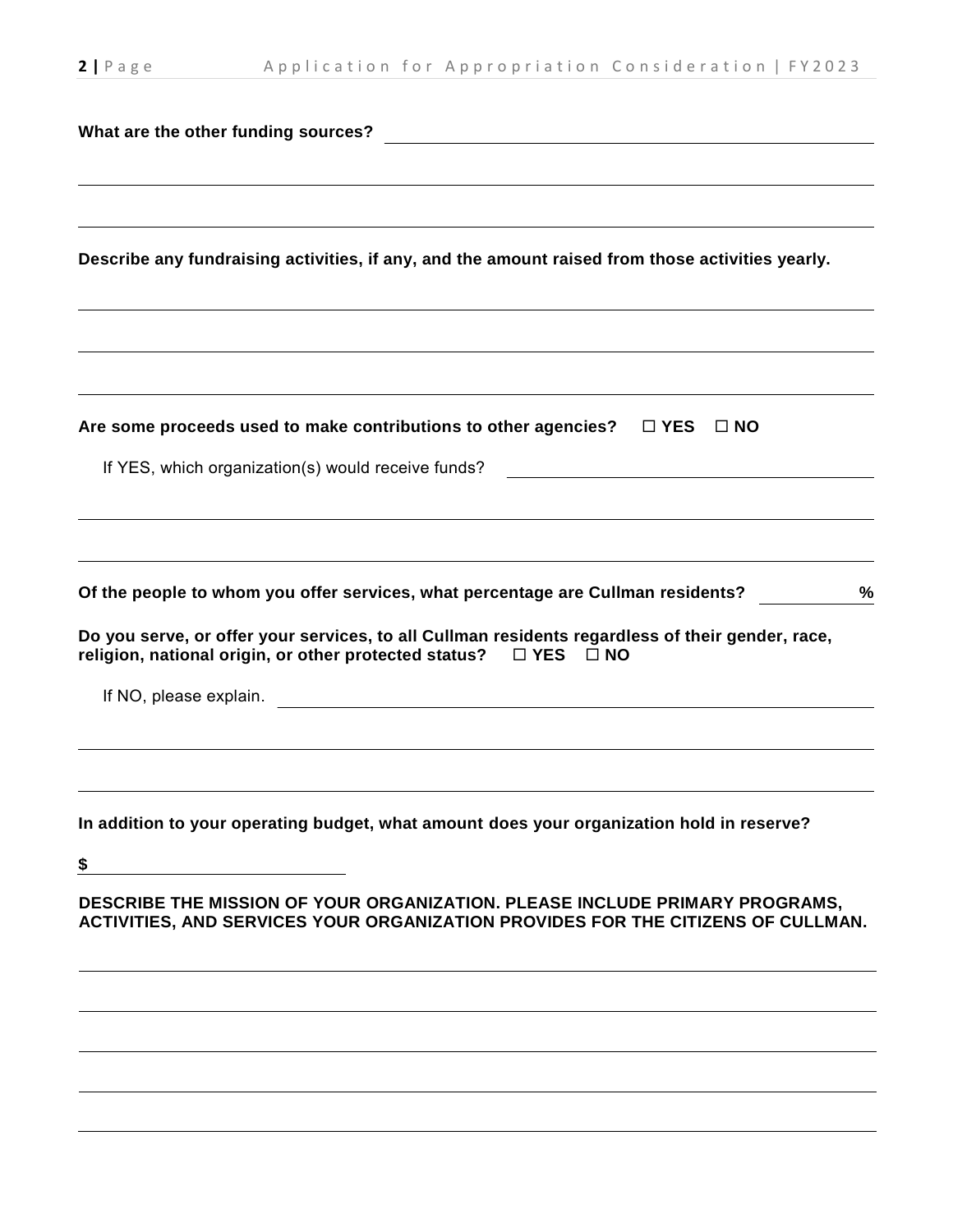#### **YOU MUST COMPLETE THE FOLLOWING CHECKLIST AND ATTACH ALL OF THE REQUIRED DOCUMENTATION BEFORE SUBMITTING THIS APPLICATION.**

| Attach a resolution of the Board of Directors (or other governing body) authorizing the Contractor |
|----------------------------------------------------------------------------------------------------|
| to enter into this contract; and,                                                                  |

| □ Attach a copy of the current by-laws of the Contractor; and, |  |
|----------------------------------------------------------------|--|
|----------------------------------------------------------------|--|

- $\Box$  Attach a copy of the determination letter from the IRS, or a copy of the Alabama Legislative Act creating the Contractor which states the tax status of the Contractor; and,
- $\Box$  Attach a copy of the Contractor's most recent audited financial statements; and,
- Attach a copy of the Contractor's most recent budgeted-to-actual reports, including revenues and expenditures; and,
- Attach a copy of the Contractor's most recent balance sheet detailing cash, cash equivalents, certificates of deposit, investments, cash reserves, and other like assets; and,
- Attach a copy of Contractor's most recent budgets to actual reports (detailed by line item); and,
- Attach a copy of Contractor's most current certificate of insurance indicating:
	- $\Box$  General Liability Insurance
	- $\Box$  Workers' Compensation Insurance
- Sign the Service Contract Agreement.

### **ACKNOWLEDGEMENT**

I verify that the information contained in this application is true and correct, to the best of my knowledge, and that I am authorized to submit this information. Further, I understand that filing an application for funding is not a guarantee that funding will be available or that any funds will be allocated to this organization. Also, I understand that if an appropriation is granted, it is the responsibility of my organization to make an official request that such funds be disbursed.

|  | Signature of Contractor's Designated Representative |
|--|-----------------------------------------------------|
|  |                                                     |

\_\_\_\_\_\_\_\_\_\_\_\_\_\_\_\_\_\_\_\_\_\_\_\_\_\_\_\_\_\_\_\_\_\_\_\_\_\_\_\_\_\_\_\_\_\_\_\_\_

\_\_\_\_\_\_\_\_\_\_\_\_\_\_\_\_\_\_\_\_\_\_\_\_\_\_\_\_\_\_\_\_ Title

\_\_\_\_\_\_\_\_\_\_\_\_\_\_\_\_\_\_\_\_\_\_\_\_\_\_\_\_\_\_\_\_\_\_\_\_\_\_\_\_\_\_\_\_\_\_\_\_\_ Printed Name

#### **SUBMIT COMPLETED APPLICATIONS AND ATTACHMENTS TO:**

City of Cullman ATTN: Wesley M. Moore, City Clerk P.O. Box 278 Cullman, AL 35055

| <b>APPLICATION DEADLINE</b> |
|-----------------------------|
| <b>AUGUST 1st</b>           |

| FOR OFFICE USE ONLY           |                      |  |  |  |  |  |
|-------------------------------|----------------------|--|--|--|--|--|
| DATE RECEIVED IN OFFICE:      |                      |  |  |  |  |  |
| <b>APPROVED:</b>              | $\Box$ YES $\Box$ NO |  |  |  |  |  |
| <b>MAYOR</b>                  |                      |  |  |  |  |  |
| <b>CITY COUNCIL PRESIDENT</b> |                      |  |  |  |  |  |